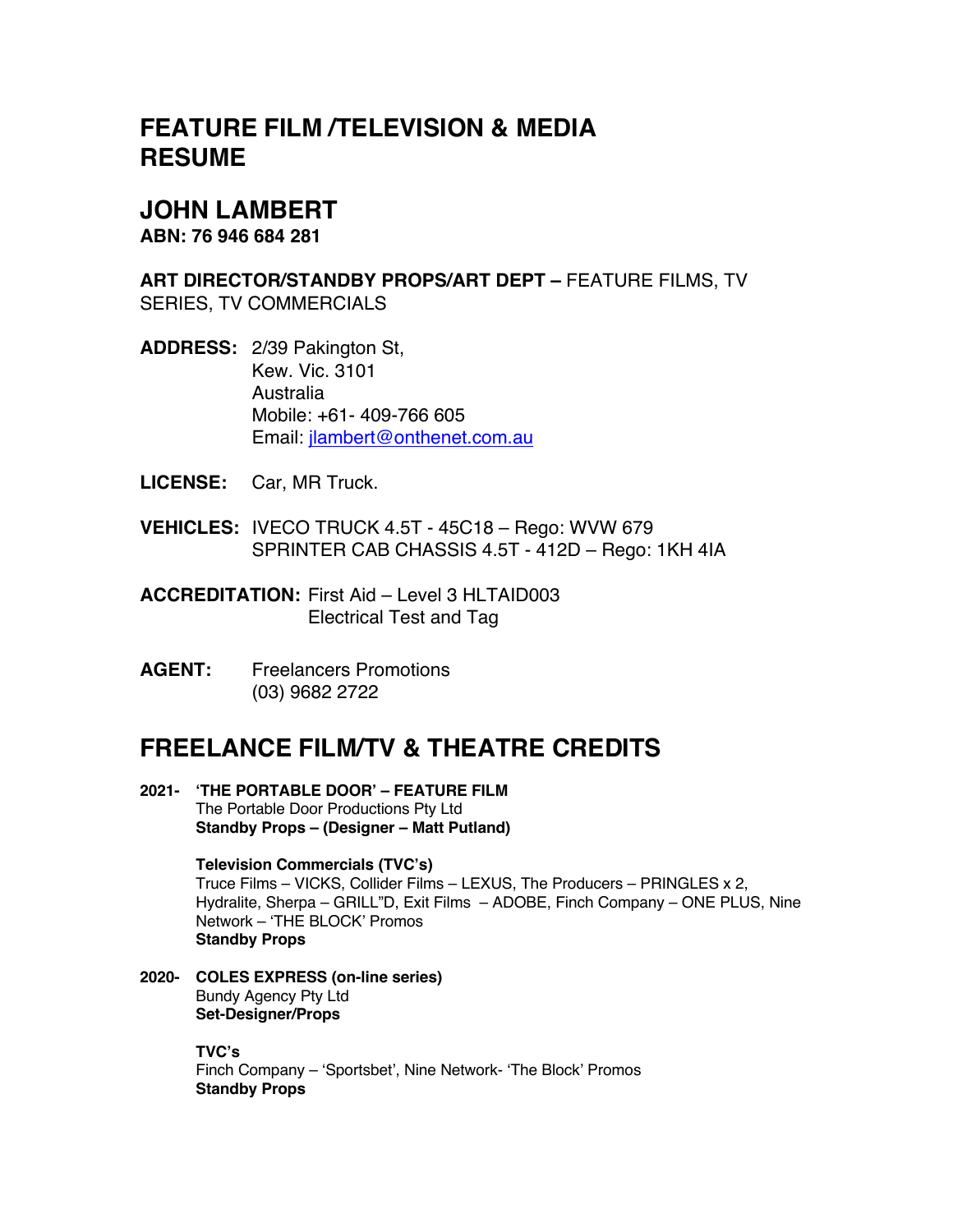## **2019 – 'THE FURNACE' – FEATURE FILM**

Hoover's Gold Productions Pty Ltd **Standby Props/Special Effects (SFX) – (Designer – Clayton Jauncey)**

**'STATELESS' – TV SERIES** Stateless Film Productions Pty Ltd **Standby Props/SFX – Timor Leste Shoot (Designer – Melinda Doring)**

**'PREACHER' – US STAN TV SERIES** Frontier Films **Standby Props - 2nd Unit – (Designer – David Ingram)**

**'THE YEAR IS 2020' – SHORT FILM** Truce Films **Standby Props/SFX – (Designer – Ella Carey)**

#### **TVC's**

Photoplay – McDonalds x 3, Finch – Australia Post, Scoundrel – AGL, Truce – Isuzu, Vic Responsible Gambling **Art Director/Standby Props**

## **2018 – 'DIRT MUSIC' – FEATURE FILM**  Pelgo/Dirt Music Productions – Channel 4 UK

**'WHISTLEBLOWER' – FEATURE FILM (China/Aust Co-Pro)** Whistle Movie Productions Pty Ltd **Standby Props – (Designer - Jeff Thorp)**

**'ANGEL OF MINE' – FEATURE FILM** SixtyFourSixty AOM Productions Pty Ltd **Standby Props – (Designer – Ruby Mathers)**

**Standby Props – (Designer – Michael Carlin)**

**'THE CRY' – 4 x 1hr BBC TV SERIES** BBC/Synchronicity Films Ltd **Standby Props – (Designer – Mark Leese)**

**2017 – 'AT LAST' – CHINESE FEATURE FILM** Roadman Films Pty Ltd – Chinese/Aust Co-Production **Standby Props – (Designer – Jan Edwards)**

> **'THE WRONG GIRL' – TV SERIES** Network 10/Playmaker TWG2 Pty Ltd **Standby Props – (Designer/Paul Heath)**

**'SUNSHINE' – TV SERIES** Sunshine Series Pty Ltd/SBS Television/Essential Media **Standby Props – (Designer/Chris Kennedy)**

**'UPGRADE' – FEATURE FILM** Goalpost Pictures/Blumhouse Productions **Standby Props – (Designer/Felicity Abbott)**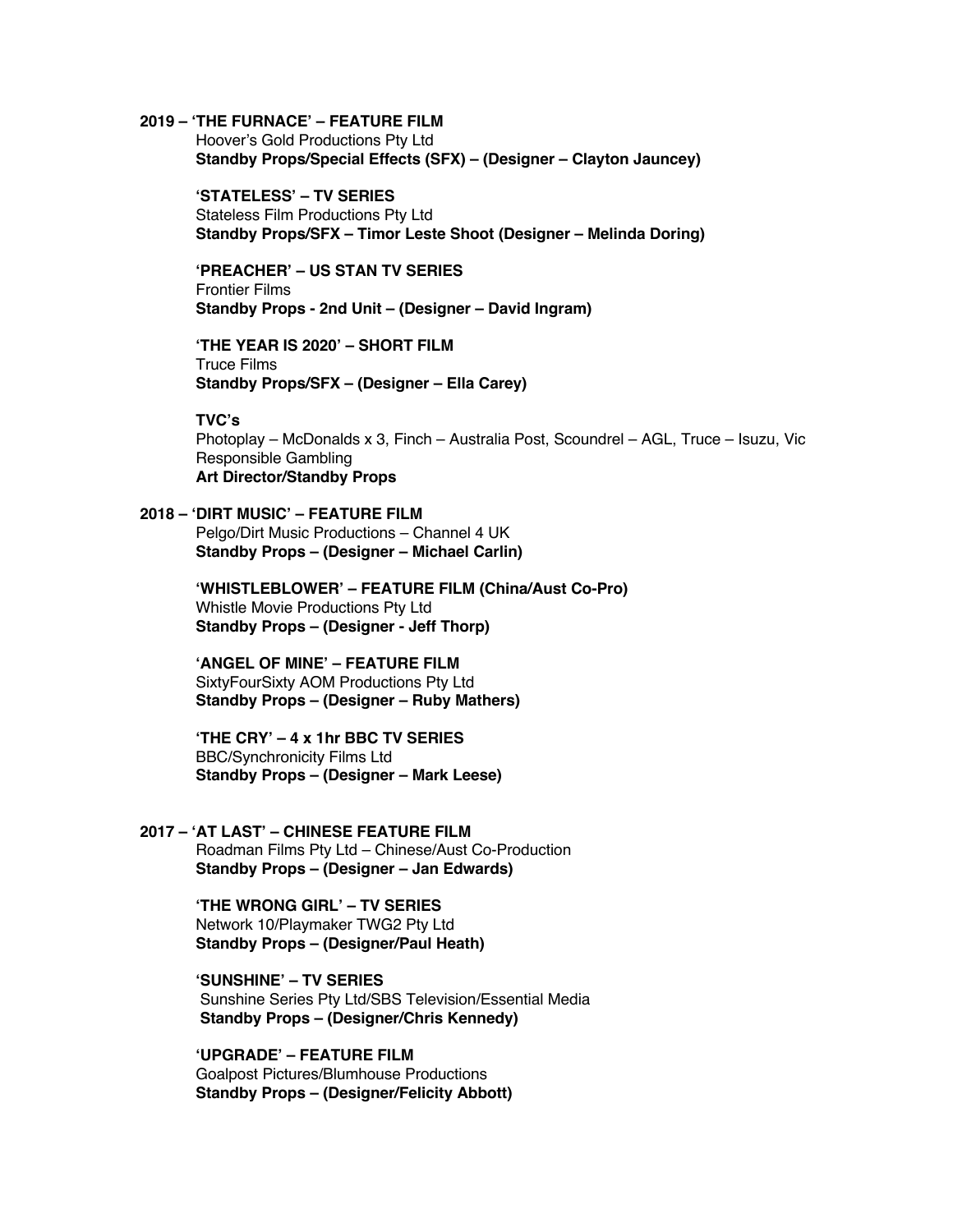#### **2016 – 'SWINGIN SAFARI' – FEATURE FILM**

See Pictures/Flammable Productions **Standby Props – (Designer/Colin Gibson)**

**'AUSTRALIA DAY' – FEATURE FILM** Hoodlum/Aust Day Productions **Standby Props – (Designer/Matt Putland)**

**'HOGES' – 2 x pt TV Drama**  Fremantle Media **Standby Props – (Designer/Jon Dowding)**

**'JUNGLE' – FEATURE FILM – Colombia/Australia** Arclight Films **Standby Props – (Designer/Matt Putland)**

**'GUARDIANS OF THE TOMB' – CHINESE FEATURE FILM** Arclight Films/Nest Film Sleeping Otters Productions Pty Ltd **Standby Props – 2nd Unit – (Designer/Nick McCallum)**

**TVC's** Brisbane Festival, Movieworld x 2, – Two Little Indians **Art Director**

**2015 – 'WANTED' – 6 x 1hr TV Drama Series** Matchbox Pictures/Network 7 **Standby Props – (Designer/Matt Putland)**

> **'GOLDSTONE' – FEATURE FILM** Mystery Road Films/Bunya Productions **Standby Props – (Designer/Matt Putland)**

**'WANDERING SOUL' – Short Film** Perception Pictures/Screen Qld **Art Director**

## **TVC's**

Mortein – Kiosk Films, Pillowtalk – PI Films, Movieworld – Two Little Indians **Art Director**

**2014 – 'BULLETS FOR THE DEAD' – FEATURE FILM** Western ZomCom Pty Ltd **Standby Props – (Designer/Adam Head)**

> **'INBETWEENERS 2' – FEATURE FILM** Bwark Films UK **Standby Props – (Designer/Richard Bullock)**

**'CAMP ORANGE' – TV Series** Nickelodeon **Standby Props**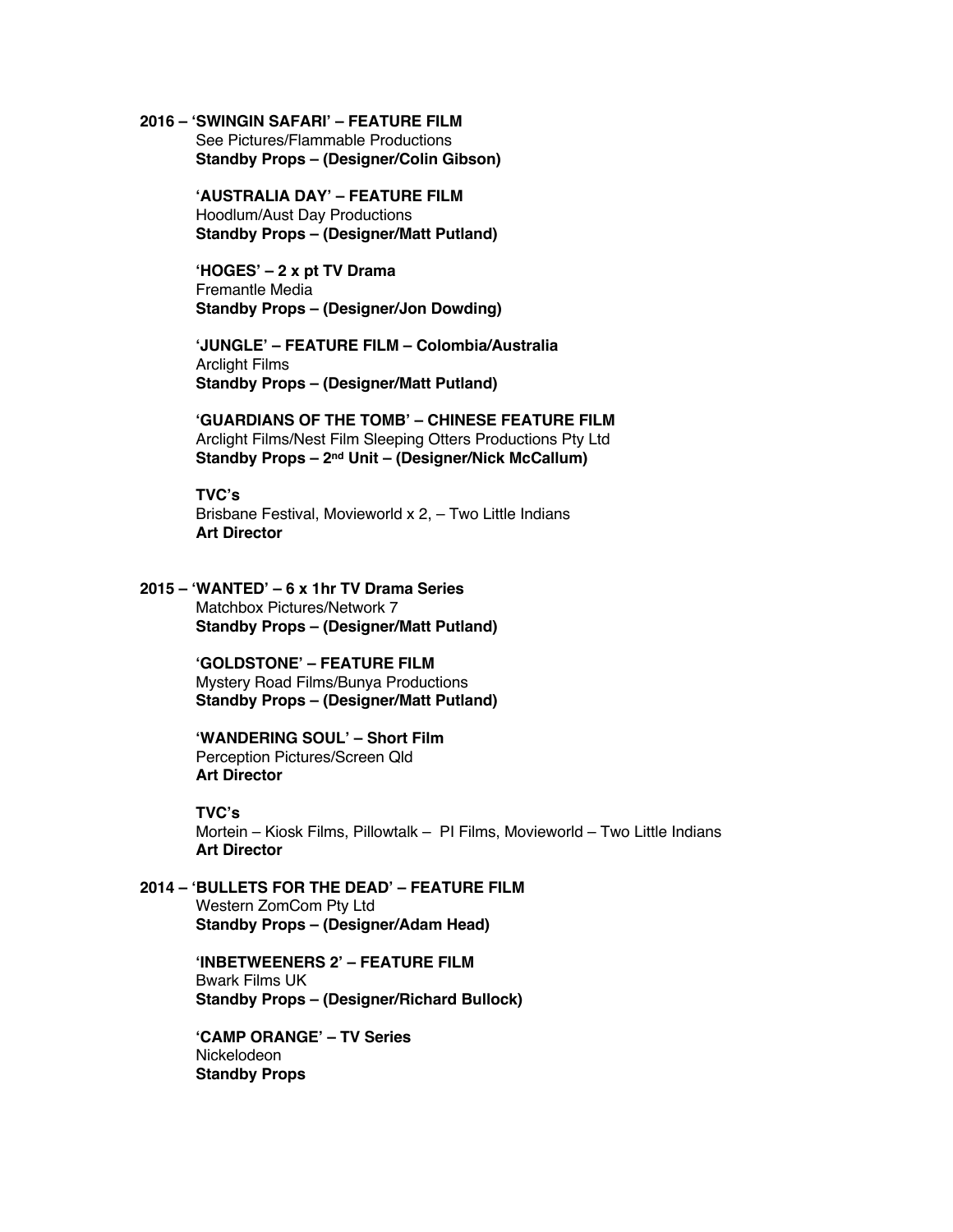#### **2014 – (cont.)**

#### **'BIGHOUSE BLUES' – Feature Documentary**

John Lambert & Tom Zubrycki - ABCTV/Screen Australia/Screen Qld **Producer/Writer**

## **TVC's**

Cabots Decking Oil – HBT Agency, TAFE – Blacklab Films - **Art Director**

#### **2013 - 'UNBROKEN' – FEATURE FILM** Universal Pictures **Casual Art Dept**

**'I'M A CELEBRITY' – TV Series** Granada Television UK **Transport** 

**'BIGHOUSE BLUES' – Feature Documentary in Development** Tom Zubrycki & John Lambert/ABCTV/Screen Qld/Screen Aust **Writer/Producer**

**'SECRETS & LIES' – 6 x 1 hr TV Drama Series** Hoodlum Entertainment/Network Ten **Standby Props – (Designer/Chris Cox)**

**'CAMP ORANGE' – TV Series** Nickelodeon **Standby Props**

**'MY MISTRESS' – FEATURE FILM** My Mistress Productions – Robin Kershaw/Leanne Tonkes **Standby Props – (Designer/Matt Crocker)**

**'GYOTEN NEWS'** – NHK Japan Ep 1 - Brazil Bank Heist (Re-enacted Documentary Drama) **Art Director**

**TVC's** 'Transitions' Sunglasses US – Film HQ **Standby Props**

## **2012 - 'MYSTERY ROAD' – FEATURE FILM** Bunya Productions – David Jowsey/Ivan Sen **Standby Props – (Designer/Matt Putland)**

**'BIGHOUSE BLUES' – Feature Documentary in Development** Tom Zubrycki & John Lambert/ABCTV/Screen Qld/Screen Aust **Producer/Writer**

**'THE DUGONGS OF QUANDAMOOKA'** - 1hr TV Documentary in Development TVF International/Screen Qld **Producer/Director**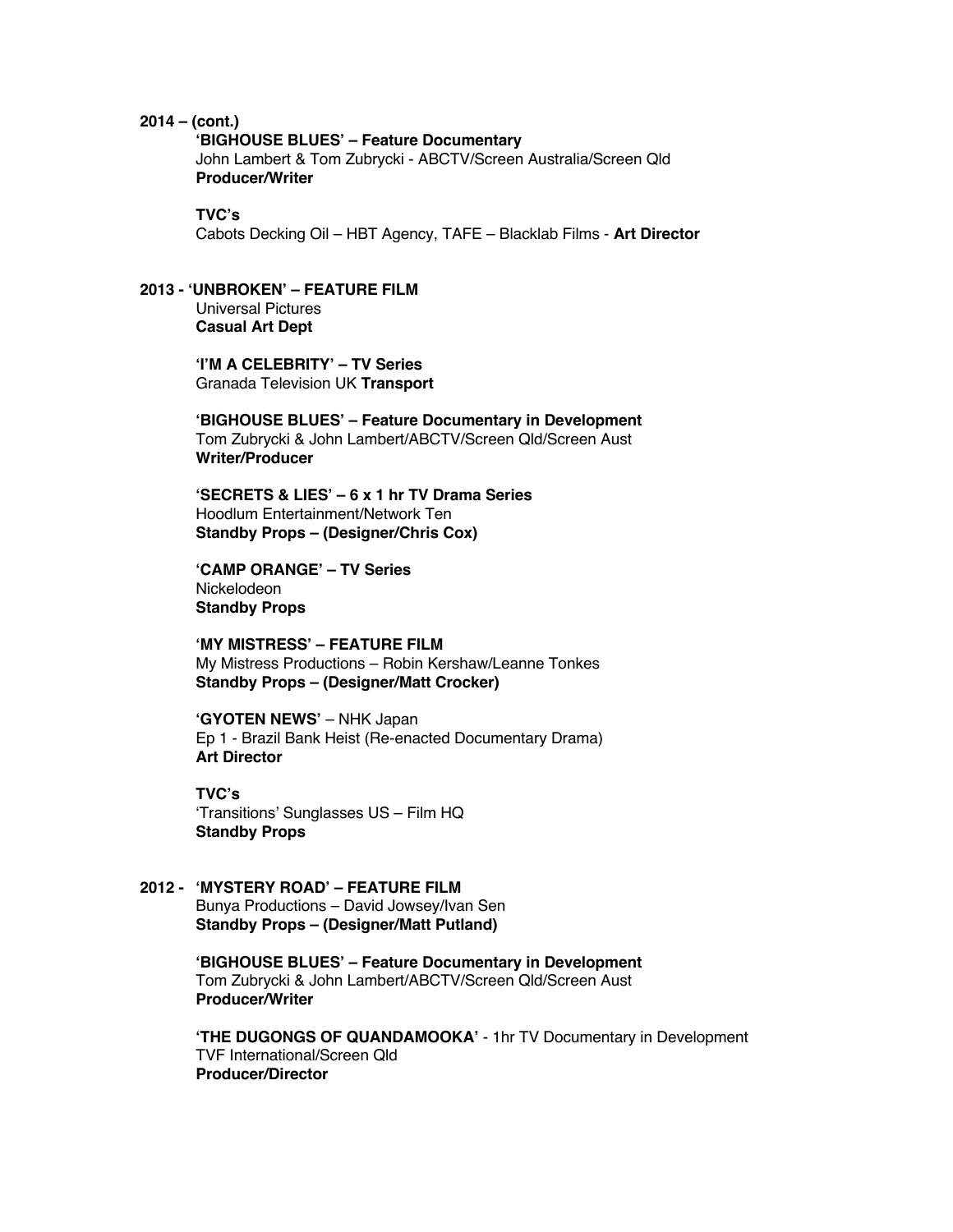**2012 – (cont.)**

**TVC's** 'Super Cheap Auto' – Taxi Film, 'Heavenly Hands' – Taxi **Standby Props**

### **2011- 'TERRA NOVA' – US TV Series** FOX TV **2nd UNIT Additional Standby**

**'IRON SKY' – FEATURE FILM** Blind Spot & New Holland Pictures **Standby Props – (Designer/Peta Lawson)**

**'MAN BITES SHARK' – Documentary Film in Development** John Lambert/PBS Channels US/Visionquest Entertainment **Producer/Director**

**TVC's**

Uncle Toby's' – 166 Productions, 'Subway' – Brilliant Films, 'Suncorp Bank' – The Film Garden, 'Cosmo Hotel Las Vegas' – The Sweet Shop, 'Fanta' – Film Graphics **Art Director/Standby Props**

**2010- 'MATHEW HAYDEN'S HOME GROUND'**– Promo's for Series XYZ Networks/Lifestyle Channel **Art Director**

> **'BIGHOUSE BLUES' – 1hr TV Documentary in Development** Freshwater Pictures/John Lambert/Screen Qld **Producer/Director**

#### **TVC's**

'Northlakes' – Taxi Film, 'NRMA Insurance' x 2 – Curious Films, Eagle Boys' – Two Little Indians, 'Drumstick' – Loud Films, 'Pfizer' - One Six Six, 'Meritz Insurance' – Jump66, 'Nissan XTrail' – ZOOM, 'Food That Rocks' – Aaron Harvey – Texas 360 Films, BAM – Mike Hillberger **Art Director/Standby Props**

#### **2009- 'WHO WE ARE' – Foxtel/Area 51** Documentary profiling elite Indigenous artists/performers

**Art Director**

**'K9' – 26 Episode TV Series** Metal Mutt Productions – Park Entertainment/Limelight Productions **Standby Props/Special Effects**

## **TVC's**

Heaven Ice Cream, Kotex, 3 Mobile, Donut King, XXXX Gold, CGU Insurance, Suncorp, Nokia, Flight Centre, Lilydale Chicken. **Art Director/Standby Props**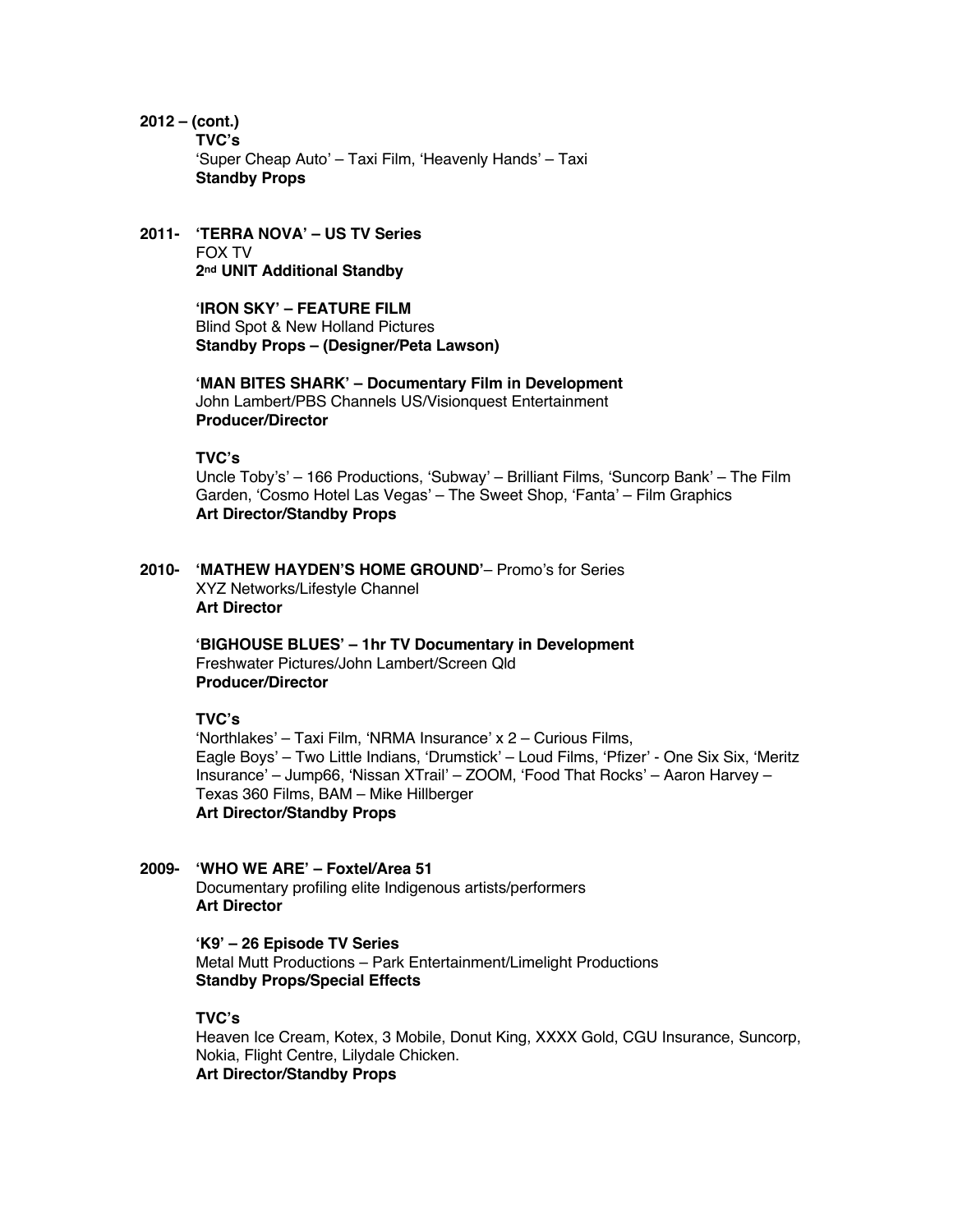**2008- 'BINDI THE JUNGLE GIRL' – Children's TV Series**  Best Picture Show Company **Art Director**

> **'GOBLIN SHARK ATTACK' - FEATURE FILM**  Limelight Productions **Casual Set Dresser**

**'THE FLOOD' – FEATURE FILM** Winnah Films Pty Ltd. **Casual Set Dresser**

**'THE SHARK CONTRACTOR' – 1 x hr Documentary in Development** Thanks for all the Fish Productions/PBS Channels US **Producer/Director**

## **TVC's**

Uncle Toby's, Tostitos (US), Kellogs Nutri-Grain, Coles, Ford, VB Mid, Holden, VB Gold, Vaalia Yoghurt, Ancare, Curios Cereal, Herron Pharmacueticals, Virgin Blue, Qld Trade Skills, Austar.

**Art Director/Standby Props**

**2007 - 'THE RUINS' – FEATURE FILM** Dreamworks/Vineworks Productions **Buyer/Dresser**

> **'SEA PATROL Series 1 & 2' –TV Drama Series** McElrov/McElrov **Buyer/Dresser**

**TVC's**

Hungry Jacks, Darren Hayes Film Clip, Holden, Kinder Surprise, Domino's. **Art Director/Standby Props**

**2006 - 'SEA PATROL' – 13 x episode TV Drama Series** McElroy/McElroy **Buyer/Dresser**

> **'MONARCH COVE' – 22 x episode US Drama Series** Grundy TV Pty Ltd/Fremantle Media **Casual Buyer/Dresser**

**'PRINCESS' – Korean Drama Series –Australian Episode** VIM FILM **Art Director**

**'HODADS' – FEATURE FILM – Advance Qld. Shoot** Hodads Pty Ltd. **Art Director**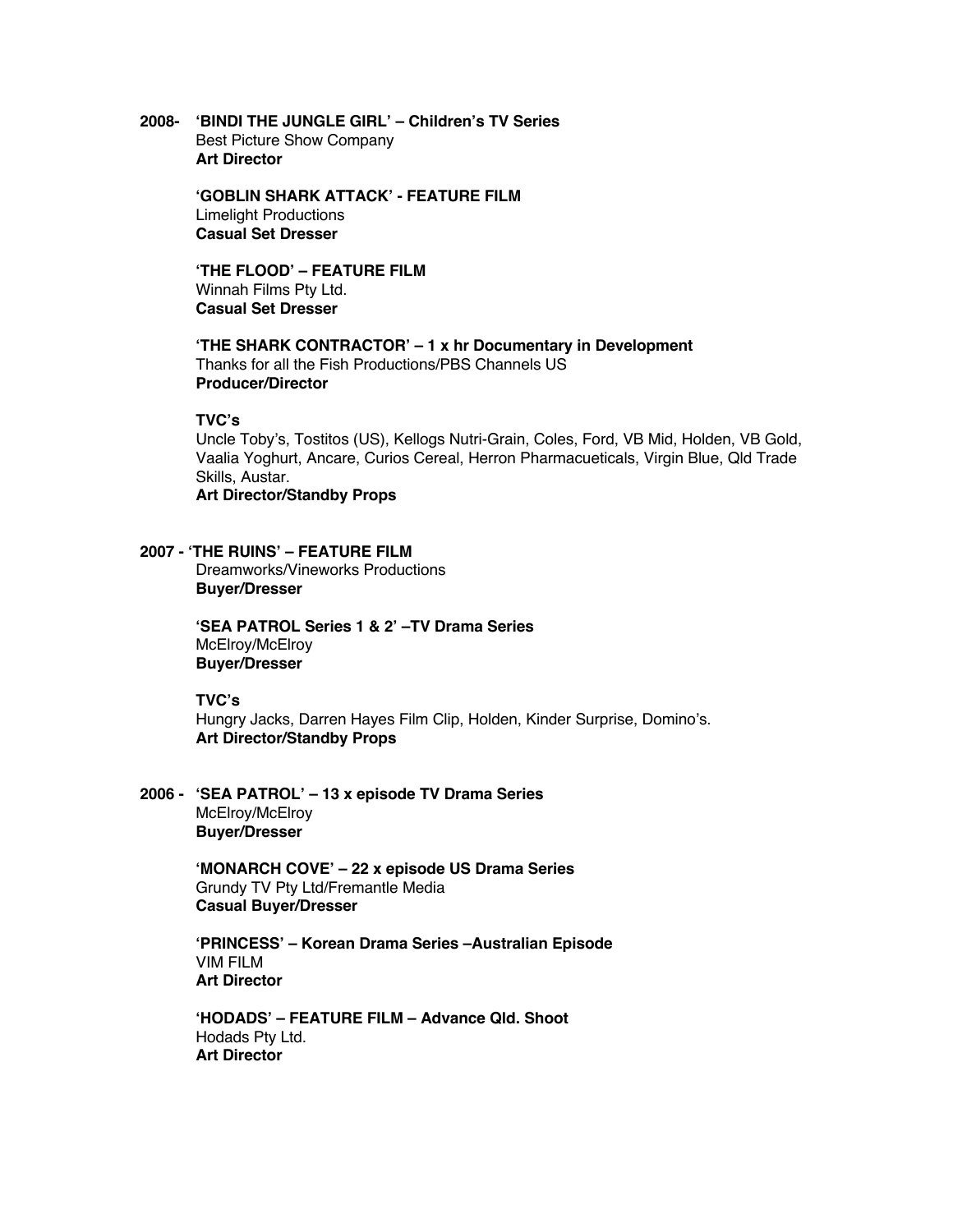#### **2006 – (cont.)**

**'H2O – JUST ADD WATER' – 26 x episode TV Series** Jonathan M Shiff Productions. **2nd Unit Standby Props**

## **TVC's:**

Kinder Surprise, Super Cheap, Australian Quarantine, Napisan, Hungry Jacks, BIG W, Daikin, Foodworks. **Art Director/Standby Props**

**2005- 'DOBUTSO KISOTENGAI' – AMAZING ANIMALS** TBS Broadcasting JAPAN. **Dugong Consultant/Aust. Filming Coordinator**

> **'H2O – JUST ADD WATER' – 13 x episode Children's TV Series** Jonathan M Shiff Productions. **2nd Unit Standby Props**

**'THE BRONZED AUSSIES' (Working Title) Feature Documentary** – Co-Production-Love Fish Productions/ EP Tim White-Working Title Films Aust. **Producer/Director**

**'HOSONO GUMI' – FEATURE FILM** – Rice Island Films. **Casual Set-Dresser**

**'AQUAMARINE' – FEATURE FILM** – Aquafilms Pty Ltd. **Casual Set-Dresser**

**TVC's:**

BCF, Subway, Harbour Town, Majik, Zodiac, Kleenex, Australian Quarantine, Kit Kat, Kinder Surprise, NRMA Insurance. **Art Director/Standby Props**

**2004- 'SEE NO EVIL' - FEATURE FILM** - Matt Carroll Films/WWE US-**Buyer/Dresser**

> **'TROPPO' – Telemovie** - Simpson/Mesurier Film - Camera Operator/ **U/W Remote-Control Unit**

**TVC's:** AAPT Smartchat, Snugglers Nappies **Standby Props**

**2003 - 'THANKS FOR ALL THE FISH'** - Thanks for all the Fish Prod's/ AFC/PFTC/ABC.TV – Documentary Film **Producer/Director**

> **'I'M A CELEBRITY-GET ME OUT OF HERE'** Granada Television UK **Driver**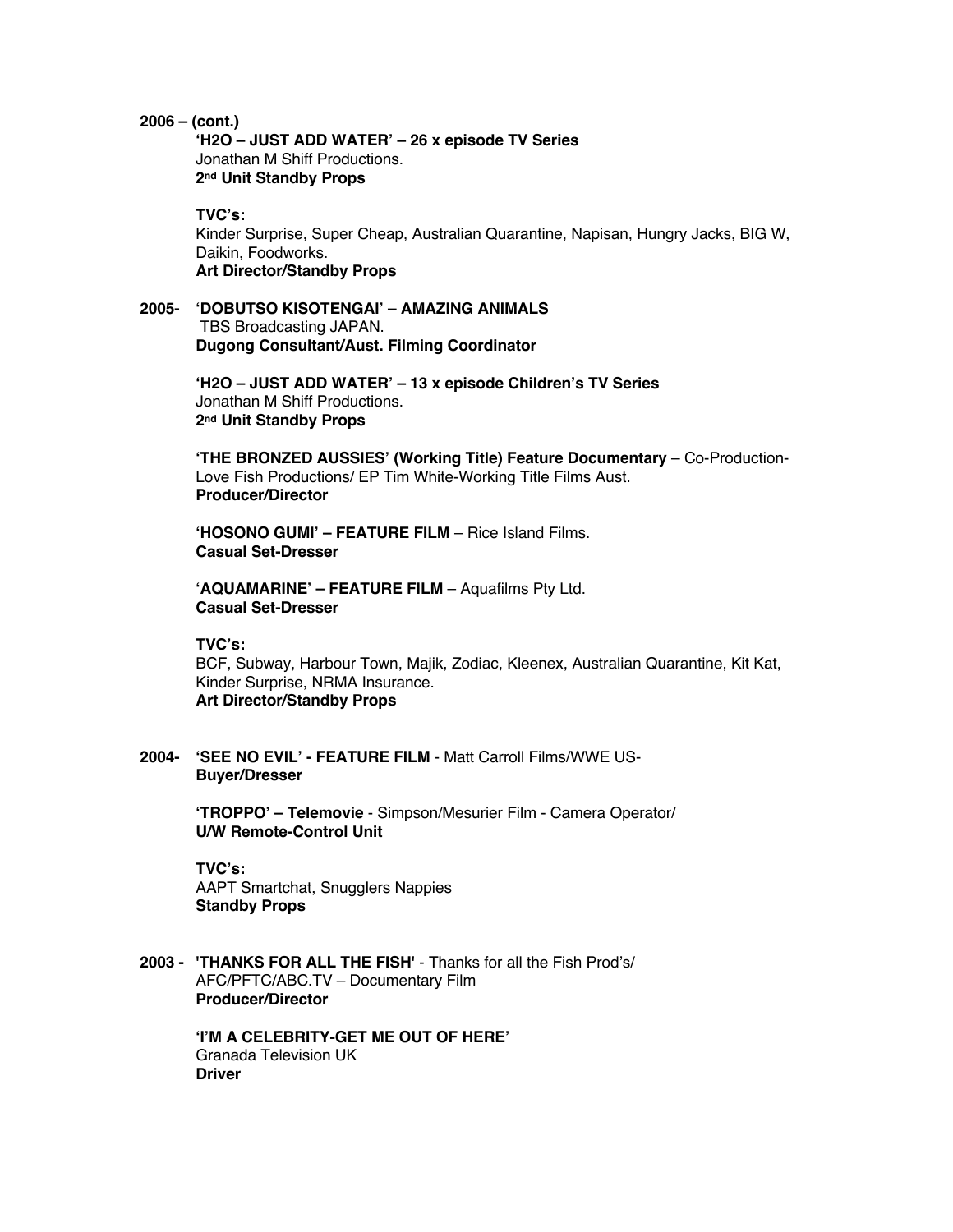**2003 – TVC's:** Holden, Greenseas Tuna, Snickers, Toyota Camry **Art Director/Standby Props**

## **2002 - 'THANKS FOR ALL THE FISH'** John Lambert/AFC/PFTC/ABC.TV Documentary Film in production **Producer/Director**

## **'AUNTIE SHARON'S BUSH KITCHEN'**

7 x 1/2 hr Series/development/Mad Maestro Films/SBS.TV **Producer/Director**

#### **TVC's**

The Rock Building Society, Crocodile Hunter, Suncorp Metway, Lightpaths Technology (US), Yonex (Japan), Tide (Vietnam) **Standby Props/Art Director**

## **2001- 'BORDER PATROL' - US Movie of the Week** - VRP/Wiltshire Court **Standby Props**

**'QUIET LIONS' - ABCTV 50 mins Documentary** - Three Pagodas Productions **Sound Recordist**

#### **TVC'S:**

Greyhound Coaches, Courier Mail, XXXX Gold, Energex, Splash Nappies (US), Hyundai Investments (Korea) **Standby Props**

## **1999- 'CHAMELEON II' - US Movie of the Week** - VRP/Wiltshire Court Productions **Standby Props**

## **TVC's:**

Toyota, Qld Rail Tilt Train, Dairy Farmers, Colonial State Bank, Movieworld, TAB, J Size.Com (Japan), Ocean Spray (US). **Standby Props**

## **1998- 'ALIEN CARGO' - US Movie of the Week -** VRP/Wiltshire Court Productions **Standby Props**

**'CHAMELEON' - US Movie of the Week -** VRP/Wiltshire Court Productions **Standby Props**

## **TVC's:**

Sonic Hedgehog (Japan), Mark & Champion (Malaysia), XXXX/Emu Draught, Movieworld Germany, 2 x Treasury Casino. **Art Director/Standby Props**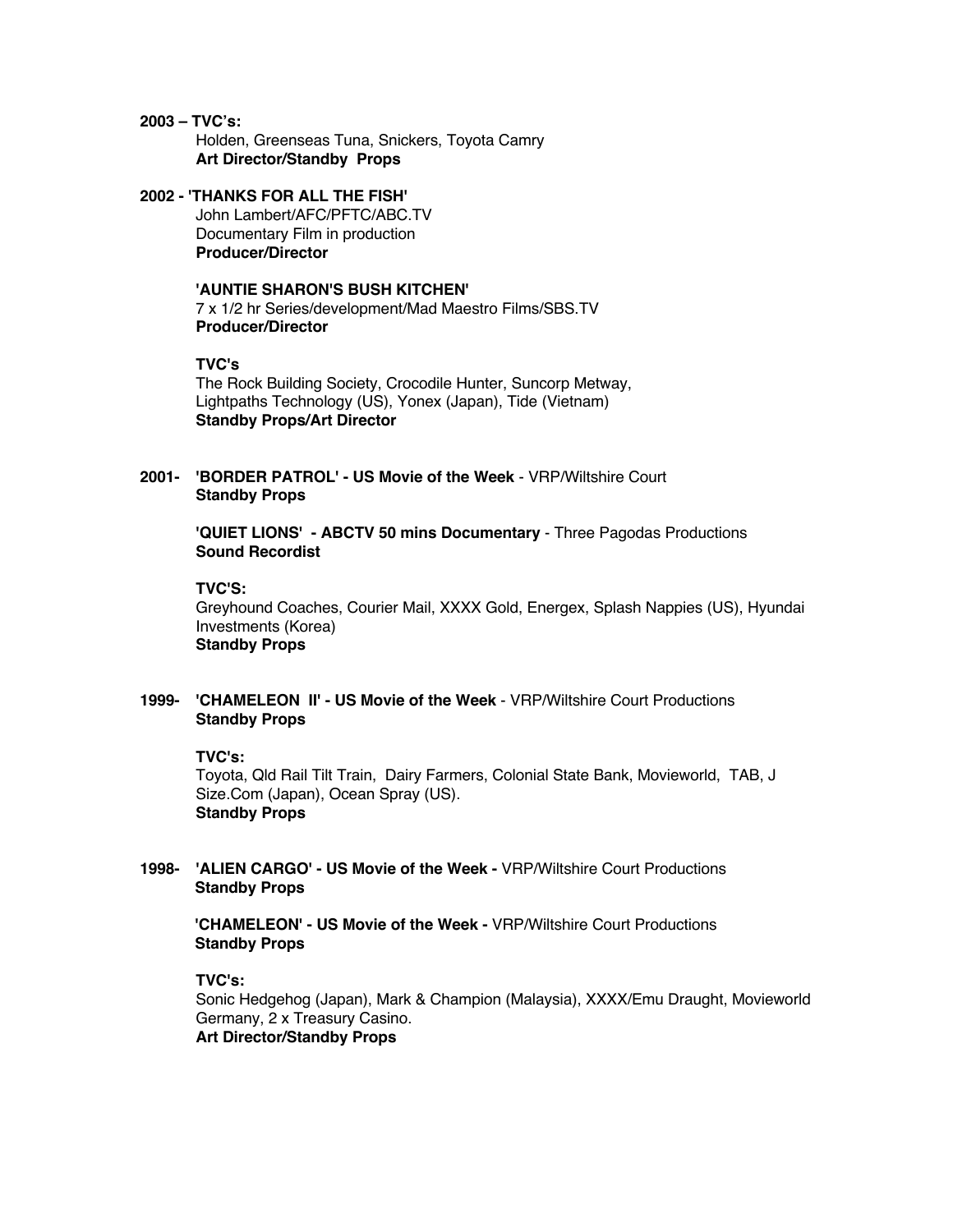## **1997- 'THE ELEGANT SOLUTION' - 13 x pt Documentary Series** S.B.S./Thought Films **Camera Operator/2nd Unit.**

**TVC's:**

Uncle Toby's, Aust.Tourism Commission, Hyundai. **Standby Props**

**1996- 'PACIFIC DRIVE' - TV Series** - VRP Productions **Standby Props**

> **TVC's:**  3 x Hungry Jacks, Sportsgirl, Schick. **Standby Props**

**1995- 'PACIFIC DRIVE' Standby Props**

> **QLD. PERFORMING ARTS TRUST (QPAT)** 'An Inspector Calls' **Mechanist**

**AUST. BALLET COMPANY/QPAT** 'Divergence', 'Madam Butterfly', 'The Competition'. **Props/Mechanist**

**AUST. OPERA COMPANY/QPAT** 'Tosca.' **Props/Mechanist**

#### **TVC's:**

5 x Hungry Jacks, Dominos Pizza, Aust. Cricket Board, Courier Mail, Sizzler, Kleenmaid, Instant Scratchit **Standby Props**

**1994- HALIFAX- 6 x 1 hr TV Drama Art Dept. Assistant**

> **THE BOB MORRISON SHOW**  Telltale Films/GTV 9 **Standby Props**

**ABC TV. - 'Lift -Off" Wakadoo Café, Kate Ceberano & Friends Dressing/Staging**

**1993- ABC TV. - 'Lift-Off Game Show', 'The Damnation of Harvey McHugh', 'Live and Sweaty', 'Adult Literacy' Dressing/Standby Props**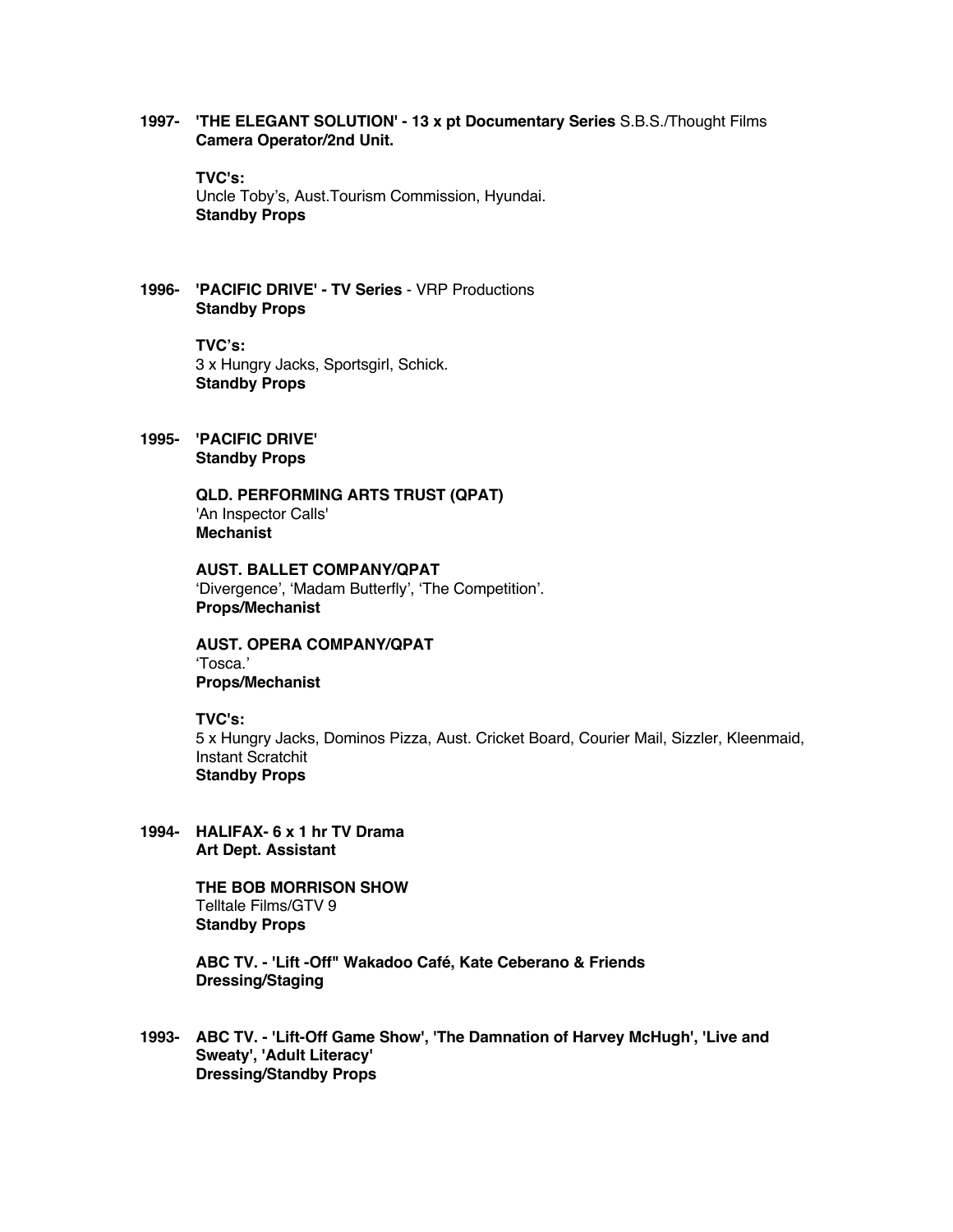- **1992- ABC TV. - 'Phoenix 2' (13 part Series) & various studio productions. Dressing/Staging**
- **1991- ABC TV. - 'Phoenix' (13 part Series) & various studio productions. Dressing/Staging**
- **1990- ABC TV. - 'Embassy' (13 part Series) & various studio Dressing/Staging**

**Dr. TIMOTHY LEARY** - Magenta Group - 1 hr Video **Director/Camera Operator**

**'THE STORM TREE' - 16mm Short Film Writer/Director**

**TV Commercial (TVC) Production Companies include**: Finch, The Producers, Exit Films, Photoplay, The Sweet Shop, Scoundrel, Truce, Taxi, Film Garden, Kiosk, PI Films, Two Little Indians, BlackLab, Film Graphics, Brilliant Films, Film HQ, Plush, Prodigy, 8 Commercials, Loud Films, The Director's Group, 166 Productions, Curious Films, Honey Films, Luscious, Plaza, Zoom

#### **\*1985 – 1990**

Various Feature Films & TV as Runner and Art Assist, ABC TV (Melb) - Props/Dressing/Staging

| <b>REFEREES</b>                            |                    |
|--------------------------------------------|--------------------|
| <b>Matt Putland</b>                        | 0413-058028        |
| <b>Production Designer</b>                 |                    |
| Melinda Doring                             | 0413-058028        |
| <b>Production Designer</b>                 |                    |
|                                            |                    |
| <b>Felicity Abbott</b>                     | 0425-365168        |
| <b>Production Designer</b>                 |                    |
| Michael Carlin (UK)                        |                    |
| <b>Production Designer</b>                 | +44(0)20 7636 6565 |
|                                            |                    |
| <b>Maxine Dennett</b>                      | 0410-581213        |
| <b>Art Director</b>                        |                    |
|                                            |                    |
| Mandi Bialek-Wester<br><b>Art Director</b> | 0497-581243        |
|                                            |                    |
| Chris Webb                                 | 0410-823991        |
| 1 <sup>st</sup> Assistant Director         |                    |
|                                            |                    |
| Damien M Grant                             | 0411-516090        |
| 1 <sup>st</sup> Assistant Director         |                    |
| Dean Hood                                  | 0438-886284        |
| Line Producer                              |                    |
|                                            |                    |